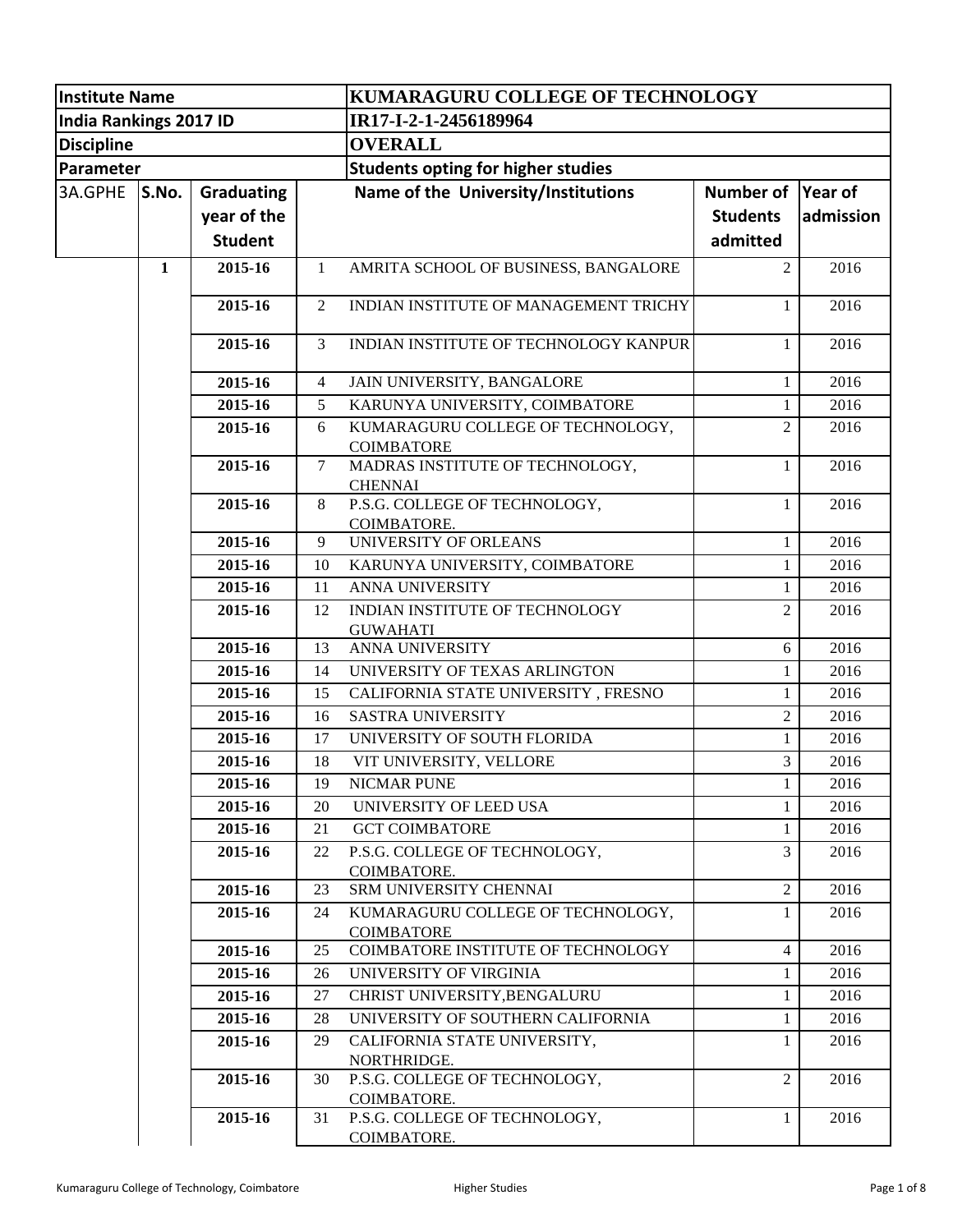| 3A.GPHE | S.No. | Graduating     |    | Name of the University/Institutions                                            | Number of Year of |           |
|---------|-------|----------------|----|--------------------------------------------------------------------------------|-------------------|-----------|
|         |       | year of the    |    |                                                                                | <b>Students</b>   | admission |
|         |       | <b>Student</b> |    |                                                                                | admitted          |           |
|         |       | 2015-16        | 32 | P.S.G. COLLEGE OF TECHNOLOGY,                                                  | 1                 | 2016      |
|         |       |                |    | COIMBATORE.                                                                    |                   |           |
|         |       | 2015-16        | 33 | ROCHESTER INSTITUTE OF TECHNOLOGY,                                             | 1                 | 2016      |
|         |       |                |    | ROCHESTER.                                                                     |                   |           |
|         |       | 2015-16        | 34 | MARKETING MANAGEMENT, SENECA                                                   | 1                 | 2016      |
|         |       |                |    | COLLEGE, TORONTO, CANADA                                                       |                   |           |
|         |       | 2015-16        | 35 | MASTER OF GLOBAL BUSINESS(MGB), SP JAIN<br>SCHOOL OF GLOBAL MANAGEMENT, DUBAI. | 1                 | 2016      |
|         |       |                |    |                                                                                |                   |           |
|         |       | 2015-16        | 36 | ARUNAI ENGINEERING COLLEGE,                                                    | 1                 | 2016      |
|         |       |                |    | THIRUVANNAMALAI                                                                |                   |           |
|         |       | 2015-16        | 37 | SELVAM COLLEGE OF TECHNOLOGY,                                                  | 1                 | 2016      |
|         |       |                |    | NAMAKKAL                                                                       |                   |           |
|         |       | 2015-16        | 38 | UNIVERSITY OF SOUTHERN CALIFORNIA                                              |                   | 2016      |
|         |       | 2015-16        | 39 | ANNA UNIVERSITY                                                                |                   | 2016      |
|         |       | 2015-16        | 40 | SRI KRISHNA COLLEGE OF ENGINEERING AND                                         |                   | 2016      |
|         |       |                |    | TECHNOLOGY, COIMBATORE                                                         |                   | 2016      |
|         |       | 2015-16        | 41 | GOVERNMENT COLLEGE OF TECHNOLOGY                                               | $\mathfrak{2}$    |           |
|         |       | 2015-16        | 42 | UNIVERSITY OF TEXAS, ARLINGTON                                                 | 1                 | 2016      |
|         |       | 2015-16        | 43 | KUMARAGURU COLLEGE OF TECHNOLOGY,                                              | 4                 | 2016      |
|         |       | 2015-16        | 44 | <b>COIMBATORE</b><br>KUMARAGURU COLLEGE OF TECHNOLOGY,                         | 3                 | 2016      |
|         |       |                |    | <b>COIMBATORE</b>                                                              |                   |           |
|         |       | 2015-16        | 45 | <b>BANNARI AMMAN INSTITUTE OF</b>                                              | $\overline{2}$    | 2016      |
|         |       |                |    | TECHNOLOGY, SARTHYAMANGALAM                                                    |                   |           |
|         |       | 2015-16        | 46 | <b>BHARATHIAR UNIVERSITY</b>                                                   | 1                 | 2016      |
|         |       | 2015-16        | 47 | NATIONAL INSTITUTE OF FASHION                                                  | $\overline{2}$    | 2016      |
|         |       |                |    | TECHNOLOGY, CHENNAI                                                            |                   |           |
|         |       | 2015-16        | 48 | P.S.G. INSTITUTE OF MANAGEMENT,                                                | 1                 | 2016      |
|         |       |                |    | <b>COIMBATORE</b>                                                              |                   |           |
|         |       | 2015-16        | 49 | UNIVERSITY OF BRIMINGHAM, SINGAPORE                                            | 1                 | 2016      |
|         |       | 2015-16        | 50 | P.S.G. INSTITUTE OF MANAGEMENT,<br><b>COIMBATORE</b>                           | $\mathbf{I}$      | 2016      |
|         |       | 2015-16        | 51 | KONGU ENGINEERING COLLEGE, ERODE                                               | 2                 | 2016      |
|         |       | 2015-16        | 52 | SRI KRISHNA COLLEGE OF ENGINEERING AND                                         | $\overline{2}$    | 2016      |
|         |       |                |    | TECHNOLOGY, COIMBATORE                                                         |                   |           |
|         |       | 2015-16        | 53 | CURTIN UNIVERSITY, AUSTRALIA.                                                  | 1                 | 2016      |
|         |       | 2015-16        | 54 | RIGA TECHNICAL UNIVERSITY/LATVIA                                               | 1                 | 2016      |
|         |       | 2015-16        | 55 | UNIVERSITY OF LEED USA                                                         | 1                 | 2016      |
|         |       | 2015-16        | 56 | <b>CHALMERS UNIVERSITY OF TECHNOLOGY</b>                                       | 1                 | 2016      |
|         |       | 2015-16        | 57 | UNIVERSITY OF GLASGOW                                                          | 1                 | 2016      |
|         |       | 2015-16        | 58 | COIMBATORE INSTITUTE OF TECHNOLOGY                                             | 1                 | 2016      |
|         |       | 2015-16        | 59 | TU BRAUNSCHEIG GERMANY                                                         | 1                 | 2016      |
|         |       | 2015-16        | 60 | KUMARAGURU COLLEGE OF TECHNOLOGY,                                              | $\overline{2}$    | 2016      |
|         |       |                |    | <b>COIMBATORE</b>                                                              |                   |           |
|         |       | 2015-16        | 61 | P.S.G. COLLEGE OF TECHNOLOGY,                                                  | 1                 | 2016      |
|         |       |                |    | COIMBATORE.                                                                    |                   |           |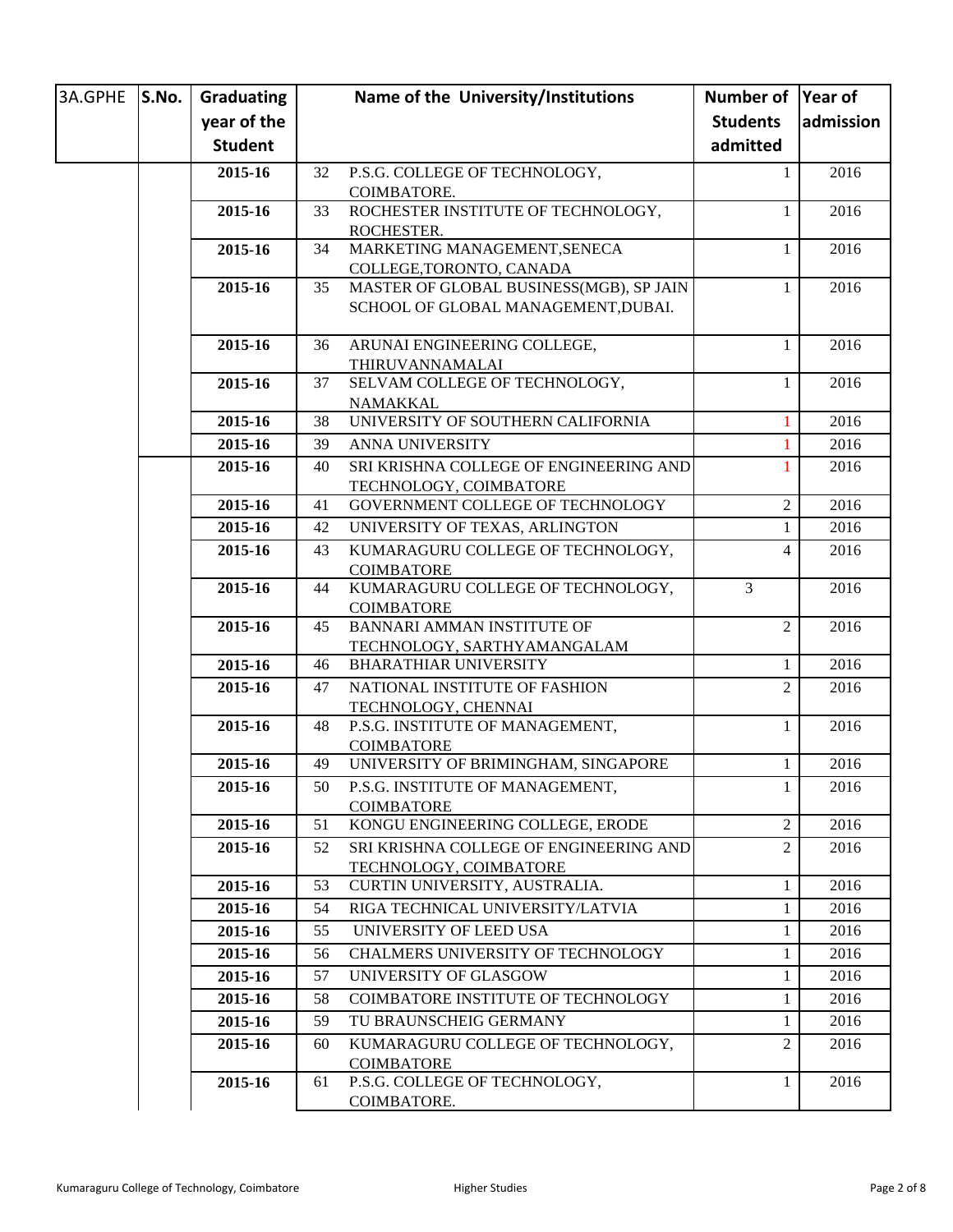| 3A.GPHE | S.No.        | Graduating     |                 | Name of the University/Institutions                      | Number of       | Year of      |
|---------|--------------|----------------|-----------------|----------------------------------------------------------|-----------------|--------------|
|         |              | year of the    |                 |                                                          | <b>Students</b> | admission    |
|         |              | <b>Student</b> |                 |                                                          | admitted        |              |
|         |              | 2015-16        | 62              | P.S.G. INSTITUTE OF MANAGEMENT,                          | $\mathbf{1}$    | 2016         |
|         |              |                |                 | <b>COIMBATORE</b>                                        |                 |              |
|         |              | 2015-16        | 63              | P.S.G. COLLEGE OF ARTS & SCIENCE,                        | $\overline{2}$  | 2016         |
|         |              |                |                 | <b>COIMBATORE</b>                                        |                 |              |
|         |              | 2015-16        | 64              | KUMARAGURU COLLEGE OF TECHNOLOGY,                        | $\overline{2}$  | 2016         |
|         |              |                |                 | <b>COIMBATORE</b>                                        |                 |              |
|         |              | 2015-16        | 65              | P.S.G. COLLEGE OF TECHNOLOGY,<br>COIMBATORE.             | 1               | 2016         |
|         |              | 2015-16        | 66              | SRM UNIVERSITY CHENNAI                                   | $\overline{2}$  | 2016         |
|         |              | 2015-16        | <b>Nil</b>      | $\overline{0}$                                           | $\theta$        |              |
|         | $\mathbf{2}$ | 2014-2015      | $\mathbf{1}$    | AUBURN UNIVERSITY, USA                                   | $\mathbf{1}$    | 2015         |
|         |              | 2014-2015      | 2               | CENTRAL INSTITUTE OF PLASTICS                            | 1               | 2015         |
|         |              |                |                 | ENGINEERING & TECHNOLOGY, CHENNAI                        |                 |              |
|         |              | 2014-2015      | 3               | EMBRY-RIDDLE AERONAUTICAL                                | $\mathbf{1}$    | 2015         |
|         |              |                |                 | UNIVERSITY, USA                                          |                 |              |
|         |              | 2014-2015      | $\overline{4}$  | FLORIDA INSTITUTE OF TECHNOLOGY, USA                     | 1               | 2015         |
|         |              | 2014-2015      | 5 <sup>5</sup>  | GEORGIA INSTITUTE OF TECHNOLOGY, USA                     | $\mathbf{1}$    | 2015         |
|         |              | 2014-2015      | 6               | HINDUSTAN INSTITUTE OF TECHNOLOGY                        | 1               | 2015         |
|         |              |                |                 | AND SCIENCE, CHENNAI                                     |                 |              |
|         |              | 2014-2015      | $7\phantom{.0}$ | INDIAN MARITIME UNIVERSITY, CHENNAI                      | 1               | 2015         |
|         |              | 2014-2015      | 8               | KONGU ENGINEERING COLLEGE, ERODE                         | $\mathbf{1}$    | 2015         |
|         |              | 2014-2015      | 9               | KOREA AEROSPACE UNIVERSITY, SOUTH                        | 1               | 2015         |
|         |              |                |                 | <b>KOREA</b>                                             |                 |              |
|         |              | 2014-2015      | 10              | MADRAS INSTITUTE OF TECHNOLOGY,                          | $\overline{2}$  | 2015<br>2016 |
|         |              |                | 11              | <b>CHENNAI</b><br>P.S.G. COLLEGE OF TECHNOLOGY,          | 1               | 2015         |
|         |              | 2014-2015      |                 | COIMBATORE.                                              |                 |              |
|         |              | 2014-2015      | 12              | SEOUL NATIONAL UNIVERSITY, SOUTH                         | 1               | 2016         |
|         |              |                |                 | <b>KOREA</b>                                             |                 |              |
|         |              | 2014-2015      | 13              | SOGANG UNIVERSITY, SOUTH KOREA                           | 1               | 2015         |
|         |              | 2014-2015      | 14              | UNIVERSITY OF MICHIGAN- DEARBORN                         | 1               | 2016         |
|         |              | 2014-2015      | 15              | CZECH TECHNICAL UNIVERSITY IN PRAGUE                     | 1               | 2015         |
|         |              | 2014-2015      | 16              | P.S.G. INSTITUTE OF ADVANCED STUDIES -                   | 1               | 2015         |
|         |              |                |                 | UNIVERSITY OF TOLEDO                                     |                 |              |
|         |              | 2014-2015      | 17              | SAE INSTITUTE MELBOURNE                                  | $\mathbf{1}$    | 2015         |
|         |              | 2014-2015      | 18              | <b>INDIAN INSTITUTE OF TECHNOLOGY</b>                    | 2               | 2015         |
|         |              |                |                 | <b>KHARAGPUR</b>                                         |                 |              |
|         |              | 2014-2015      | 19              | INDIAN INSTITUTE OF TECHNOLOGY                           | 1               | 2015         |
|         |              | 2014-2015      | 20              | <b>GUWAHATI</b><br><b>SASTRA UNIVERSITY</b>              | 1               | 2015         |
|         |              |                |                 |                                                          |                 |              |
|         |              | 2014-2015      | 21              | FRIEDRICH SCHILLER UNIVERSITY OF JENA,<br><b>GERMANY</b> | 1               | 2015         |
|         |              | 2014-2015      | 22              | <b>UNIVERSITY OF TEXAS</b>                               | 1               | 2015         |
|         |              | 2014-2015      | 23              | BRUNEL UNIVERSITY, LONDON                                | 1               | 2015         |
|         |              | 2014-2015      | 24              | INDIAN INSTITUTE OF TECHNOLOGY                           | 1               | 2015         |
|         |              |                |                 | <b>MADRAS</b>                                            |                 |              |
|         |              | 2014-2015      | 25              | UNIVERSITY OF BONN, GERMANY                              | $\mathbf{1}$    | 2015         |
|         |              | 2014-2015      | 26              | ALAGAPPA UNIVERSITY                                      | $\mathbf{1}$    | 2015         |
|         |              |                |                 |                                                          |                 |              |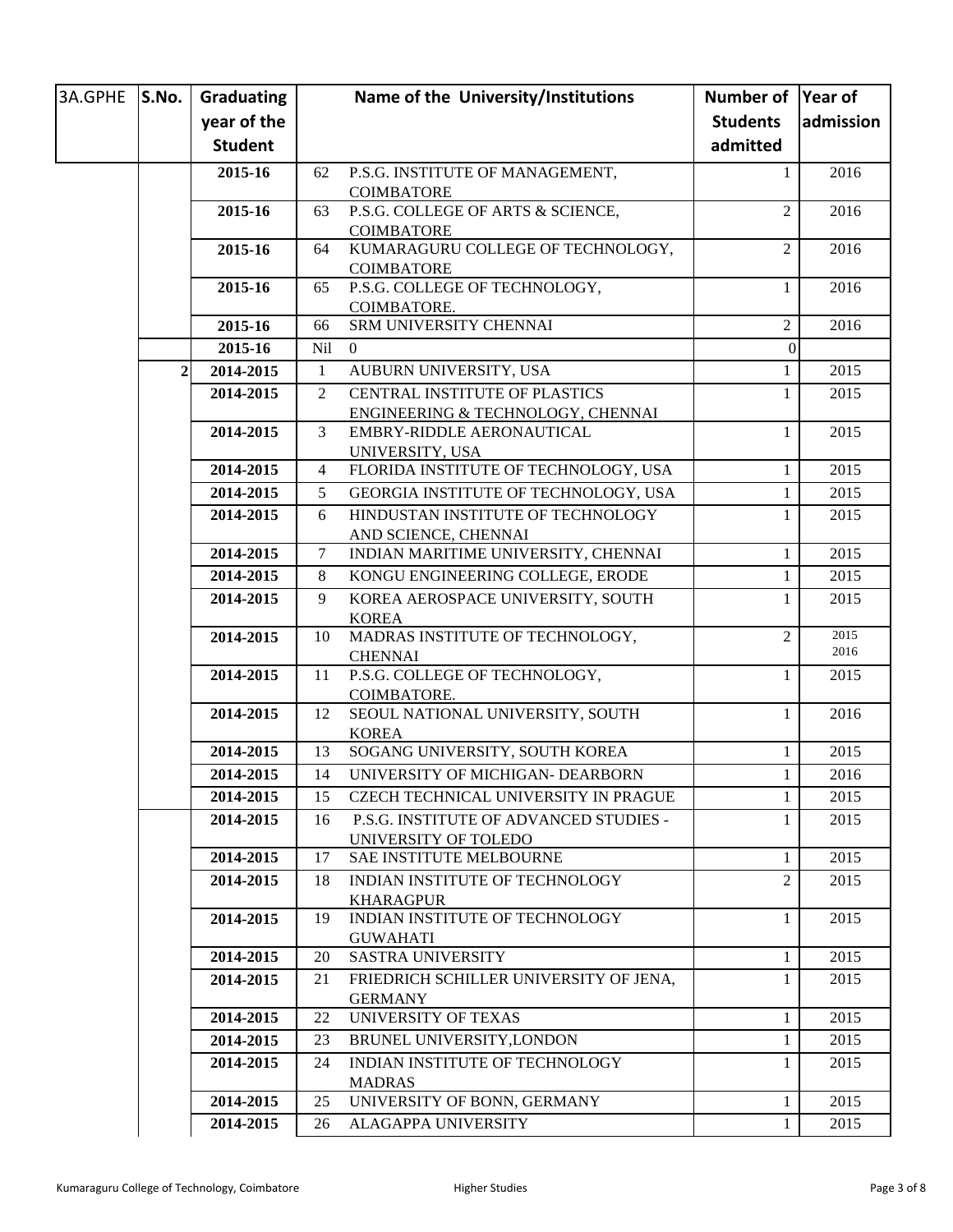| 3A.GPHE S.No. | Graduating     |    | Name of the University/Institutions                     | Number of Year of |           |
|---------------|----------------|----|---------------------------------------------------------|-------------------|-----------|
|               | year of the    |    |                                                         | <b>Students</b>   | admission |
|               | <b>Student</b> |    |                                                         | admitted          |           |
|               | 2014-2015      | 27 | RAJAGIRI CENTER FOR BUSINESS STUDIES                    | 1                 | 2015      |
|               | 2014-2015      | 28 | SRM UNIVERSITY CHENNAI                                  | $\mathbf{1}$      | 2015      |
|               | 2014-2015      | 29 | SRI RAMACHANDRA CHENNAI                                 | $\mathbf{1}$      | 2015      |
|               | 2014-2015      | 30 | <b>TEXAS UNIVERSITY</b>                                 | $\mathbf{1}$      | 2015      |
|               | 2014-2015      | 31 | <b>NICMAR PUNE</b>                                      | $\mathbf{2}$      | 2015      |
|               | 2014-2015      | 32 | KUMARAGURU COLLEGE OF TECHNOLOGY,                       | $\mathbf{1}$      | 2015      |
|               |                |    | <b>COIMBATORE</b>                                       |                   |           |
|               | 2014-2015      | 33 | UNIVERSITY OF NEBRASKA-LINCOLN                          | $\mathbf{1}$      | 2015      |
|               | 2014-2015      | 34 | AUBURN UNIVERSITY, USA                                  | $\mathbf{1}$      | 2015      |
|               | 2014-2015      | 35 | MISSISSIPPI STATE UNIVERSITY                            | $\mathbf{1}$      | 2015      |
|               | 2014-2015      | 36 | OKLAHOMA STATE UNIVERSITY USA                           | $\mathbf{1}$      | 2015      |
|               | 2014-2015      | 37 | <b>GCT COIMBATORE</b>                                   | $\mathbf{1}$      | 2015      |
|               | 2014-2015      | 38 | COIMBATORE INSTITUTE OF TECHNOLOGY                      | $\mathbf{1}$      | 2015      |
|               | 2014-2015      | 39 | <b>ANNA UNIVERSITY</b>                                  | $\mathbf{1}$      | 2015      |
|               | 2014-2015      | 40 | UNVIERSITY OF LEEDS UK                                  | $\overline{2}$    | 2015      |
|               | 2014-2015      | 41 | UNIVERSITY OF OKLAHOMA, USA                             | $\mathbf{1}$      | 2015      |
|               | 2014-2015      | 42 | <b>BUSINESS AND HOTEL MANAGEMENT</b>                    | 1                 | 2015      |
|               |                |    | SCHOOL - LUZERN SWITZERLAND                             |                   |           |
|               | 2014-2015      | 43 | P.S.G. INSTITUTE OF ADVANCED STUDIES -                  | $\mathbf{1}$      | 2015      |
|               |                |    | UNIVERSITY OF TOLEDO                                    |                   |           |
|               | 2014-2015      | 44 | SRI KRISHNA COLLEGE OF ENGINEERING AND                  | 1                 | 2015      |
|               | 2014-2015      | 45 | TECHNOLOGY, COIMBATORE<br>P.S.G. COLLEGE OF TECHNOLOGY, | $\mathbf{1}$      | 2015      |
|               |                |    | COIMBATORE.                                             |                   |           |
|               | 2014-2015      | 46 | KONGU ENGINEERING COLLEGE, ERODE                        | $\mathbf{1}$      | 2015      |
|               | 2014-2015      | 47 | KUMARAGURU COLLEGE OF TECHNOLOGY,                       | 1                 | 2015      |
|               |                |    | <b>COIMBATORE</b>                                       |                   |           |
|               | 2014-2015      | 48 | KONGU ENGINEERING COLLEGE, ERODE                        | $\mathbf{1}$      | 2015      |
|               | 2014-2015      | 49 | <b>M.S LOGISTICS AND SUPPLY CHAIN</b>                   | $\mathbf{1}$      | 2015      |
|               |                |    | MANAGEMENT, RIGA TECHNICAL                              |                   |           |
|               | 2014-2015      | 50 | UNIVERSITY, LATVIA<br>MASTERS DEGREE IN MECHATRONICS    | 1                 | 2015      |
|               |                |    | SYSTEMS, VILNIUN GEDIMINAS TECHNICAL                    |                   |           |
|               |                |    | UNIVERSITY.                                             |                   |           |
|               | 2014-2015      | 51 | P.S.G. COLLEGE OF TECHNOLOGY,                           | $\overline{c}$    | 2015      |
|               |                |    | COIMBATORE.                                             |                   |           |
|               | 2014-2015      | 52 | WAYNE STATE UNIVERSITY, DETROIT                         | 1                 | 2015      |
|               | 2014-2015      | 53 | NORTH EASTER UNIVERSITY, BOSTON.                        | 1                 | 2015      |
|               | 2014-2015      | 54 | <b>GRADUATE DIPLOMA IN INFORMATION</b>                  | 1                 | 2015      |
|               |                |    | TECHNOLOGY, WELLINGTON INSTITUTE OF                     |                   |           |
|               | 2014-2015      | 55 | TECHNOLOGY, NEWZELAND.<br>S N S COLLEGE OF TECHNOLOGY   | 1                 | 2015      |
|               | 2014-2015      | 56 | UNIVERSITY ILINOIS, CHICAGO.                            | $\mathbf{1}$      | 2015      |
|               | 2014-2015      | 57 | COIMBATORE INSTITUTE OF TECHNOLOGY                      | 1                 | 2015      |
|               | 2014-2015      | 58 | <b>M.S LOGISTICS AND SUPPLY CHAIN</b>                   | 1                 | 2015      |
|               |                |    | MANAGEMENT, RIGA TECHNICAL                              |                   |           |
|               |                |    | UNIVERSITY, LATVIA                                      |                   |           |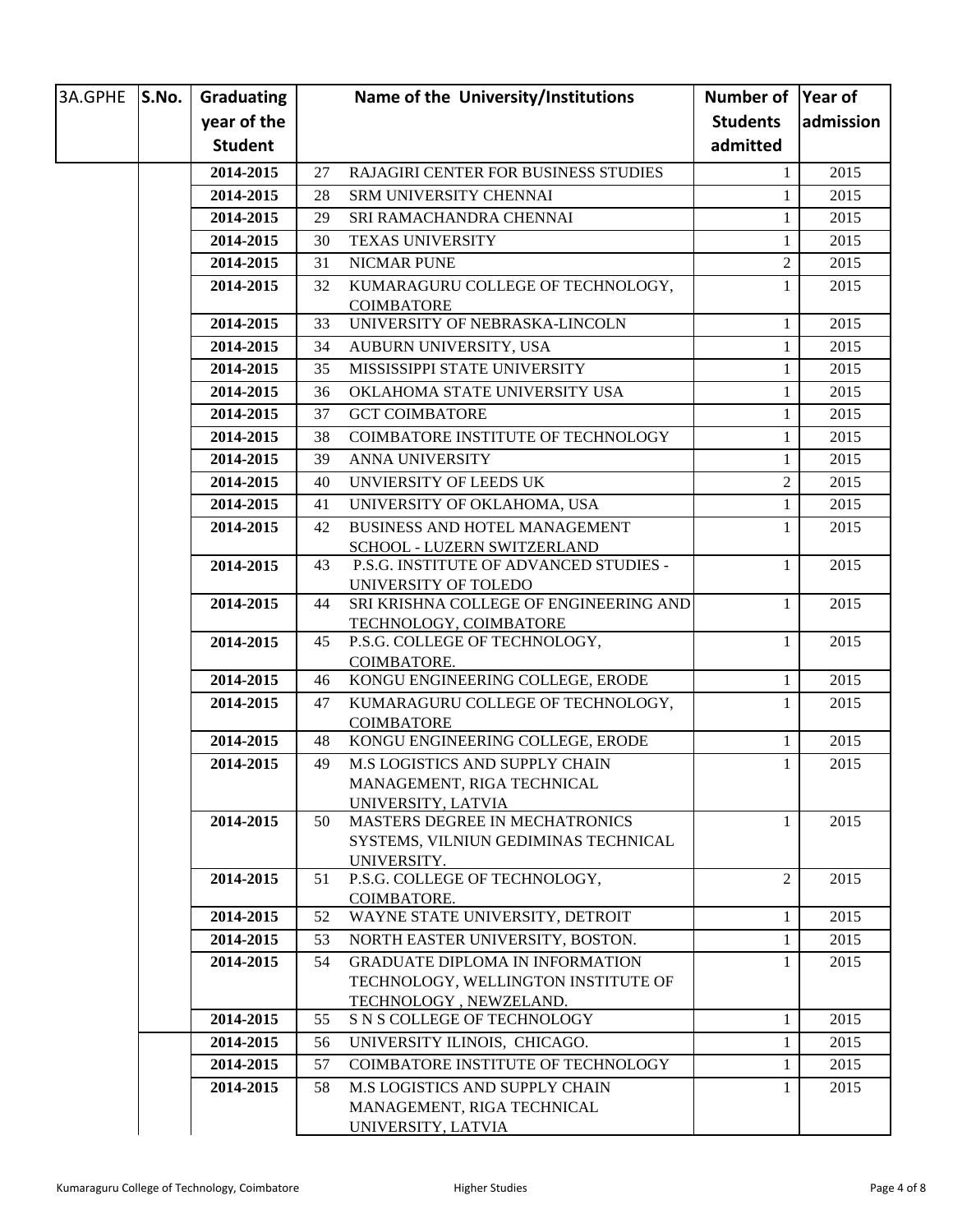| 3A.GPHE S.No. | Graduating     |    | Name of the University/Institutions                   | Number of Year of |           |
|---------------|----------------|----|-------------------------------------------------------|-------------------|-----------|
|               | year of the    |    |                                                       | <b>Students</b>   | admission |
|               | <b>Student</b> |    |                                                       | admitted          |           |
|               | 2014-2015      | 59 | MASTERS DEGREE IN MECHATRONICS                        | 1                 | 2015      |
|               |                |    | SYSTEMS, VILNIUN GEDIMINAS TECHNICAL                  |                   |           |
|               |                |    | UNIVERSITY.                                           |                   |           |
|               | 2014-2015      | 60 | DELFT UNIVERSITY OF TECHNOLOGY                        | 1                 | 2015      |
|               | 2014-2015      | 61 | (TUDELFT)<br>TEXAS UNIVERSITY                         | $\mathbf{1}$      | 2015      |
|               | 2014-2015      | 62 | ROCHESTER INSTITUTE OF TECHNOLOGY                     | 1                 | 2015      |
|               | 2014-2015      | 63 | WARSAW UNIVERSITY OF TECHNOLOGY,                      | 1                 | 2015      |
|               |                |    | <b>POLAND</b>                                         |                   |           |
|               | 2014-2015      | 64 | NANYANG TECHNOLOGICAL UNIVERSITY                      | 1                 | 2015      |
|               | 2014-2015      | 65 | P.S.G. INSTITUTE OF ADVANCED STUDIES -                | 1                 | 2015      |
|               |                |    | UNIVERSITY OF TOLEDO                                  |                   |           |
|               | 2014-2015      | 66 | P.S.G. COLLEGE OF TECHNOLOGY,                         | 1                 | 2015      |
|               |                |    | COIMBATORE.                                           |                   |           |
|               | 2014-2015      | 67 | AMRITHA VISHWA VIDYAPEETHAM                           | 1                 | 2015      |
|               | 2014-2015      | 68 | ANNA UNIVERSITY                                       | $\mathbf{1}$      | 2015      |
|               | 2014-2015      | 69 | P.S.G. COLLEGE OF TECHNOLOGY,                         | 1                 | 2015      |
|               | 2014-2015      | 70 | COIMBATORE.<br>P.S.G. INSTITUTE OF ADVANCED STUDIES - | 1                 | 2015      |
|               |                |    | UNIVERSITY OF TOLEDO                                  |                   |           |
|               | 2014-2015      | 71 | NATIONAL INSTITUTE OF FASHION                         | 1                 | 2015      |
|               |                |    | TECHNOLOGY, CHENNAI                                   |                   |           |
|               | 2014-2015      | 72 | SRI KRISHNA COLLEGE OF ENGINEERING AND                | 1                 | 2015      |
|               |                |    | TECHNOLOGY, COIMBATORE                                |                   |           |
|               | 2014-2015      | 73 | <b>BHARATHIAR UNIVERSITY</b>                          | 1                 | 2015      |
|               | 2014-2015      | 74 | KUMARAGURU COLLEGE OF TECHNOLOGY,                     | 1                 | 2015      |
|               | 2014-2015      | 75 | <b>COIMBATORE</b><br>CHRIST UNIVERSITY, BENGALURU     | 1                 | 2015      |
|               | 2014-2015      | 76 | THIAGARAJAR SCHOOL OF MANAGEMENT                      | 1                 | 2015      |
|               | 2014-2015      | 77 | <b>JANSONS SCHOOL OF BUSINESS (JSB)</b>               | 1                 | 2015      |
|               |                | 78 | P.S.G. INSTITUTE OF MANAGEMENT,                       | $\mathbf{1}$      | 2015      |
|               | 2014-2015      |    | COIMBATORE                                            |                   |           |
|               | 2014-2015      | 79 | <b>BIM, TRICHY</b>                                    | 1                 | 2015      |
|               | 2014-2015      | 80 | <b>SNS BUSINESS SCHOOL</b>                            | $\mathbf{1}$      | 2015      |
|               | 2014-2015      | 81 | COIMBATORE INSTITUTE OF TECHNOLOGY                    | 1                 | 2015      |
|               | 2014-2015      | 82 | UNIVERSITY OF TEXAS AT ARLINGTON                      | 1                 | 2015      |
|               | 2014-2015      | 83 | UNIVERSITY OF OKLAHOMA, USA                           | 1                 | 2015      |
|               | 2014-2015      | 84 | EINDHOVEN UNIVERSITY OF TECHNOLOGY                    | 1                 | 2015      |
|               | 2014-2015      | 85 | UNIVERSITY OF OTTAWA                                  | 1                 | 2015      |
|               | 2014-2015      | 86 | THIAGARAJAR SCHOOL OF MANAGEMENT                      | 1                 | 2015      |
|               | 2014-2015      | 87 | POLITECNICO DI MILANO                                 | $\mathbf{1}$      | 2015      |
|               | 2014-2015      | 88 | KUMARAGURU COLLEGE OF TECHNOLOGY,                     | 1                 | 2015      |
|               |                |    | <b>COIMBATORE</b>                                     |                   |           |
|               | 2014-2015      | 89 | WESTERN MICHIGAN UNIVERSITY                           | 2                 | 2015      |
|               | 2014-2015      | 90 | THE UNIVERSITY OF TEXAS AT DALLAS                     | 1                 | 2015      |
|               | 2014-2015      | 91 | NORTH EASTER UNIVERSITY, BOSTON.                      | 1                 | 2015      |
|               | 2014-2015      | 92 | <b>DUISBURG ESSEN</b>                                 | 1                 | 2015      |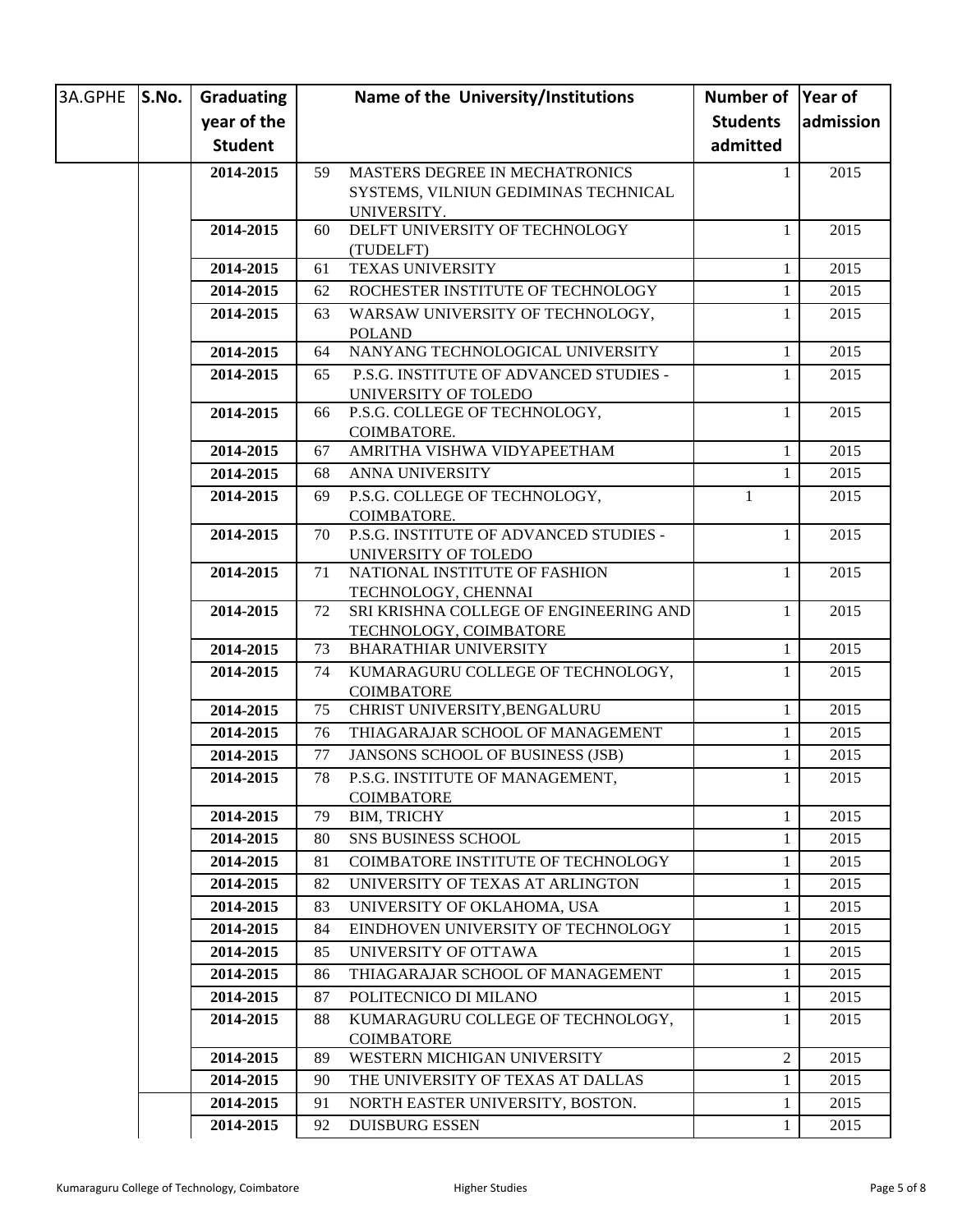| 3A.GPHE | S.No.        | Graduating     |              | Name of the University/Institutions                       | Number of Year of |           |
|---------|--------------|----------------|--------------|-----------------------------------------------------------|-------------------|-----------|
|         |              | year of the    |              |                                                           | <b>Students</b>   | admission |
|         |              | <b>Student</b> |              |                                                           | admitted          |           |
|         |              | 2014-2015      | 93           | <b>CHARLES DARWIN UNIVERSITY</b>                          | 1                 | 2015      |
|         |              | 2014-2015      | 94           | MICHIGAN UNIVERSITY                                       | $\mathbf{1}$      | 2015      |
|         |              | 2014-2015      | 95           | WAYNE STATE UNIVERSITY, DETROIT                           | 1                 | 2015      |
|         |              | 2014-2015      | 96           | <b>RWTH UNIVERSITY</b>                                    | 1                 | 2015      |
|         |              | 2014-2015      | 97           | POLYTECH ORLEANG                                          | 1                 | 2015      |
|         |              | 2014-2015      | 98           | POLYTECHNICO DI MILANO                                    | 1                 | 2015      |
|         |              | 2014-2015      | 99           | P.S.G. COLLEGE OF ARTS & SCIENCE,                         | 1                 | 2015      |
|         |              |                |              | <b>COIMBATORE</b>                                         |                   |           |
|         |              | 2014-2015      | 100          | P.S.G. COLLEGE OF TECHNOLOGY,                             | 1                 | 2015      |
|         |              |                |              | COIMBATORE.                                               |                   |           |
|         |              | 2014-2015      | 101          | <b>BHARATHIAR UNIVERSITY</b>                              | 3                 | 2015      |
|         |              | 2014-2015      | Nil          | $\Omega$                                                  | $\theta$          |           |
|         | $\mathbf{3}$ | 2013-2014      | $\mathbf{1}$ | AMRITA SCHOOL OF BUSINESS, BANGALORE                      | 1                 | 2014      |
|         |              | 2013-2014      | 2            | HINDUSTAN INSTITUTE OF TECHNOLOGY<br>AND SCIENCE, CHENNAI | 3                 | 2014      |
|         |              | 2013-2014      | 3            | INDIAN INSTITUTE OF TECHNOLOGY KANPUR                     | 1                 | 2014      |
|         |              | 2013-2014      | 4            | PUKYONG NATIONAL UNIVERSITY, SOUTH<br><b>KOREA</b>        | 2                 | 2014      |
|         |              | 2013-2014      | 5            | PUSAN NATIONAL UNIVERSITY, SOUTH<br><b>KOREA</b>          | 1                 | 2014      |
|         |              | 2013-2014      | 6            | UNIVERSITY OF OKLAHOMA, USA                               | 1                 | 2014      |
|         |              | 2013-2014      | $\tau$       | ANNA UNIVERSITY                                           | 3                 | 2014      |
|         |              | 2013-2014      | 8            | KUMARAGURU COLLEGE OF TECHNOLOGY,<br><b>COIMBATORE</b>    | 3                 | 2014      |
|         |              | 2013-2014      | 9            | K S R COLLEGE OF ENGINEERING                              | $\overline{c}$    | 2014      |
|         |              | 2013-2014      | 10           | INDIAN INSTITUTE OF TECHNOLOGY<br><b>VARNASI</b>          | 1                 | 2014      |
|         |              | 2013-2014      | 11           | AMRITHA SCHOOL OF BUSINESS,                               | 1                 | 2014      |
|         |              | 2013-2014      | 12           | <b>COIMBATORE</b><br><b>BANNARI AMMAN INSTITUTE OF</b>    | 2                 | 2014      |
|         |              |                |              | TECHNOLOGY, SARTHYAMANGALAM                               |                   |           |
|         |              | 2013-2014      | 13           | KINGS COLLEGE, LONDON                                     | 1                 | 2014      |
|         |              | 2013-2014      | 14           | <b>OXFORD UNIVESITY</b>                                   | 1                 | 2014      |
|         |              | 2013-2014      | 15           | ANNA UNIVERSITY                                           | 1                 | 2014      |
|         |              | 2013-2014      | 16           | HERIOT-WATT UNIVERSITY DUBAI                              | 1                 | 2014      |
|         |              | 2013-2014      | 17           | ACHARYA INSTITUTE OF TECHNOLOGY<br><b>COIMBATORE</b>      | 1                 | 2014      |
|         |              | 2013-2014      | 18           | ANNA UNIVERSITY                                           | $\mathbf{1}$      | 2014      |
|         |              | 2013-2014      | 19           | <b>NICMAR PUNE</b>                                        | 5                 | 2014      |
|         |              | 2013-2014      | 20           | KUMARAGURU COLLEGE OF TECHNOLOGY,                         | 1                 | 2014      |
|         |              | 2013-2014      | 21           | <b>COIMBATORE</b><br>OKLAHOMA STATE UNIVERSITY USA        | $\mathbf{1}$      | 2014      |
|         |              | 2013-2014      | 22           | COIMBATORE INSTITUTE OF TECHNOLOGY                        | 2                 | 2014      |
|         |              | 2013-2014      | 23           | SRM UNIVERSITY CHENNAI                                    | 2                 | 2014      |
|         |              | 2013-2014      | 24           | KONGU ENGINEERING COLLEGE, ERODE                          | $\overline{2}$    | 2014      |
|         |              |                |              |                                                           |                   |           |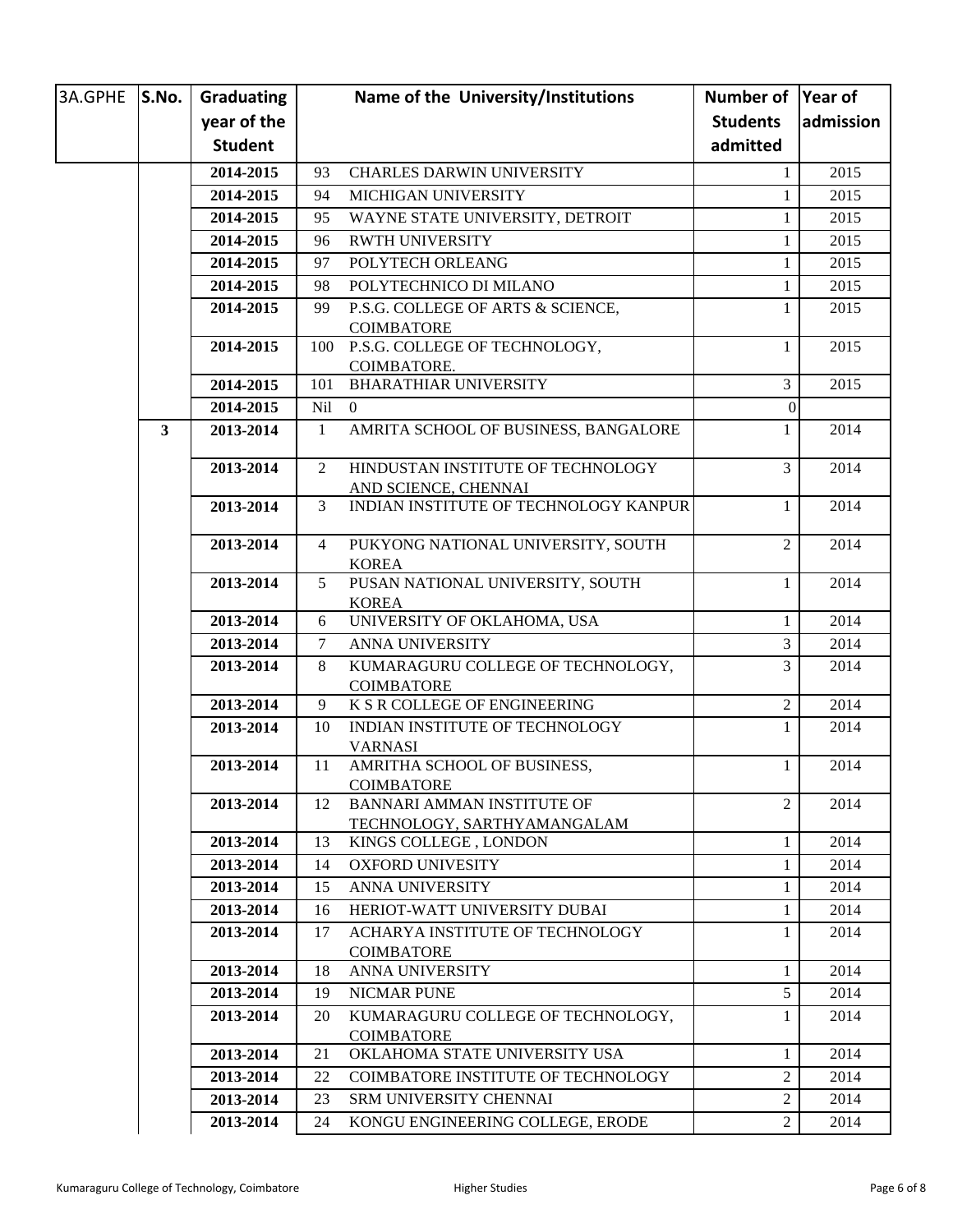| 3A.GPHE S.No. | Graduating     |    | Name of the University/Institutions                       | Number of Year of |           |
|---------------|----------------|----|-----------------------------------------------------------|-------------------|-----------|
|               | year of the    |    |                                                           | <b>Students</b>   | admission |
|               | <b>Student</b> |    |                                                           | admitted          |           |
|               | 2013-2014      | 25 | SRI KRISHNA COLLEGE OF ENGINEERING AND                    | 1                 | 2014      |
|               |                |    | TECHNOLOGY, COIMBATORE                                    |                   |           |
|               | 2013-2014      | 26 | ERODE SENGUNTHAR ENGINEERING                              | 1                 | 2014      |
|               |                |    | <b>COLLEGE</b>                                            |                   |           |
|               | 2013-2014      | 27 | AMRITHA VISHWA VIDYAPEETHAM                               | 1                 | 2014      |
|               | 2013-2014      | 28 | NEE JERSEY'S SCIENCE AND TECHNOLOGY                       | $\overline{2}$    | 2014      |
|               |                |    | <b>UNIVERSITY</b>                                         |                   |           |
|               | 2013-2014      | 29 | ROCHESTER INSTITUTE OF TECHNOLOGY,                        | 1                 | 2014      |
|               | 2013-2014      | 30 | <b>USA</b><br>ARIZONO STATE UNIVERSITY                    | 1                 | 2014      |
|               | 2013-2014      | 31 | KUMARAGURU COLLEGE OF TECHNOLOGY,                         | 1                 | 2014      |
|               |                |    | <b>COIMBATORE</b>                                         |                   |           |
|               | 2013-2014      | 32 | DEAKIN UNIVERSITY, AUSTRALIA                              | 1                 | 2014      |
|               | 2013-2014      | 33 | GEORGIAN COLLEGE, CANADA                                  | 1                 | 2014      |
|               | 2013-2014      | 34 | UNIVERSITY OF SOUTHERN CALIFORNIA                         | 1                 | 2014      |
|               | 2013-2014      | 35 | UNIVERSITY OF COLORADO , DENVER                           | 1                 | 2014      |
|               | 2013-2014      | 36 | UNIVERSITY OF WINDSOR                                     | 1                 | 2014      |
|               | 2013-2014      | 37 | <b>INSTITUTE FOR FINANCIAL MANAGEMENT</b>                 | 1                 | 2014      |
|               |                |    | AND RESEARCH                                              |                   |           |
|               | 2013-2014      | 38 | ASIA PACIFIC INTERNATIONAL COLLEGE                        | 1                 | 2014      |
|               | 2013-2014      | 39 | VIT UNIVERSITY, VELLORE                                   | 1                 | 2014      |
|               | 2013-2014      | 40 | KONGU ENGINEERING COLLEGE, ERODE                          | 2                 | 2014      |
|               | 2013-2014      | 41 | KUMARAGURU COLLEGE OF TECHNOLOGY,                         | 1                 | 2014      |
|               |                |    | <b>COIMBATORE</b>                                         |                   |           |
|               | 2013-2014      | 42 | KUMARAGURU COLLEGE OF TECHNOLOGY,                         | 8                 | 2014      |
|               |                |    | <b>COIMBATORE</b><br>SRI RAMAKRISHNA ENGINEERING COLLEGE, |                   |           |
|               | 2013-2014      | 43 | <b>COIMBATORE</b>                                         | 1                 | 2014      |
|               | 2013-2014      | 44 | P.S.G. INSTITUTE OF MANAGEMENT,                           | 1                 | 2014      |
|               |                |    | <b>COIMBATORE</b>                                         |                   |           |
|               | 2013-2014      | 45 | BUSINESS AND HOTEL MANAGEMENT                             | $\mathbf{1}$      | 2014      |
|               |                |    | <b>SCHOOL - LUZERN SWITZERLAND</b>                        |                   |           |
|               | 2013-2014      | 46 | NATIONAL INSTITUTE OF FASHION                             | 1                 | 2014      |
|               |                |    | TECHNOLOGY, CHENNAI                                       |                   |           |
|               | 2013-2014      | 47 | P.S.G. INSTITUTE OF MANAGEMENT,<br><b>COIMBATORE</b>      | 1                 | 2014      |
|               | 2013-2014      | 48 | NEW JERSY INSTITUTE OF TECH                               | 1                 | 2014      |
|               | 2013-2014      | 49 | P.S.G. INSTITUTE OF MANAGEMENT,                           | 1                 | 2014      |
|               |                |    | <b>COIMBATORE</b>                                         |                   |           |
|               | 2013-2014      | 50 | <b>CLEMSON UNIVERSITY</b>                                 | 1                 | 2014      |
|               | 2013-2014      | 51 | TU BRAUNSCHWEIG                                           | 1                 | 2014      |
|               | 2013-2014      | 52 | KUMARAGURU COLLEGE OF TECHNOLOGY,                         | 3                 | 2014      |
|               |                |    | <b>COIMBATORE</b>                                         |                   |           |
|               | 2013-2014      | 53 | NATIONAL UNIVERSITY OF SINGAPORE                          | $\overline{2}$    | 2014      |
|               | 2013-2014      | 54 | WTH UNIVERSITY                                            | 1                 | 2014      |
|               | 2013-2014      | 55 | COLORADO BOULDER UNIVERSITY                               | 1                 | 2014      |
|               | 2013-2014      | 56 | UNCHEN UNIVERSITY                                         | 1                 | 2014      |
|               | 2013-2014      | 57 | CONESTOGA UNIVERSITY                                      | 1                 | 2014      |